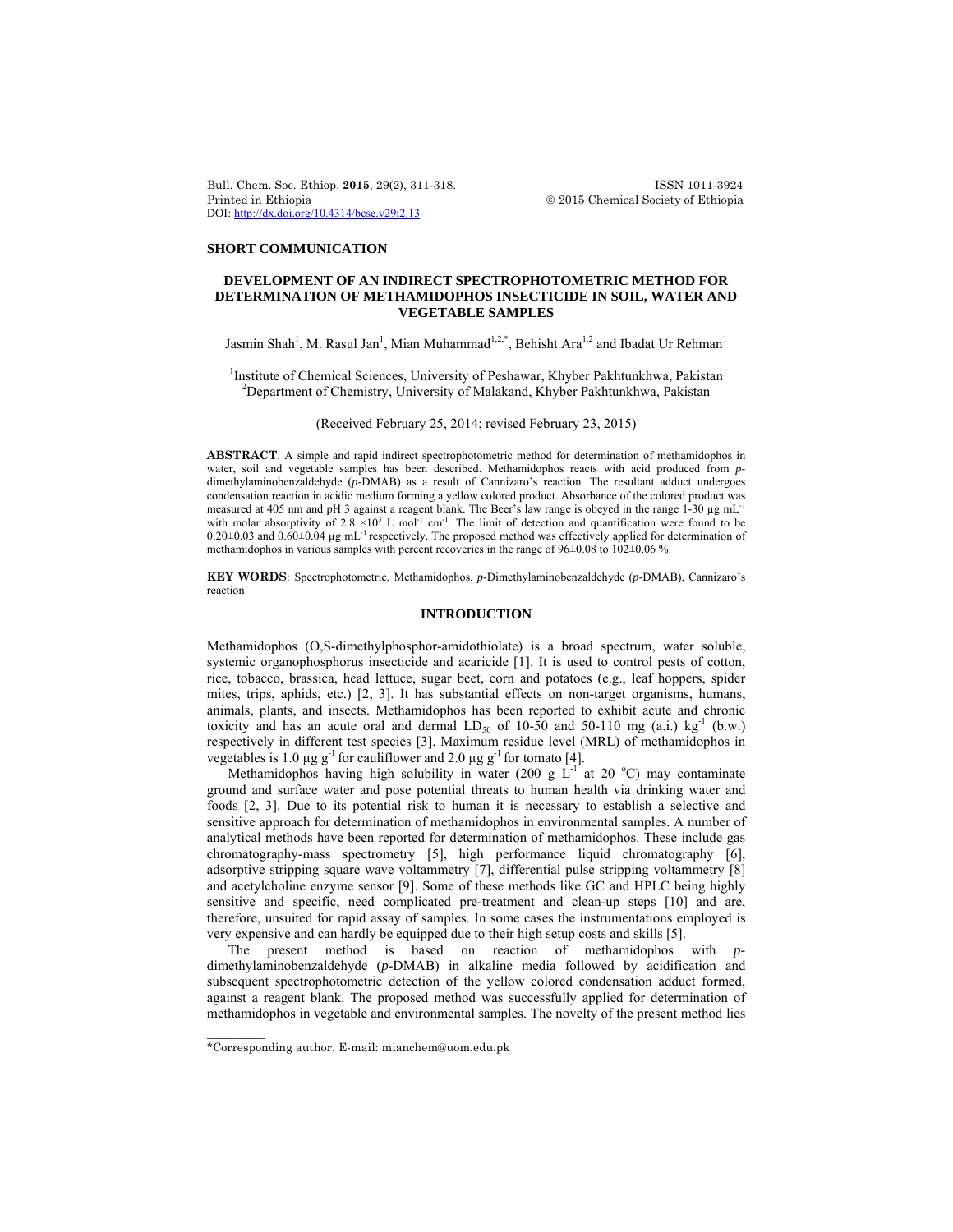in the fact that it has substantial sensitivity, does not need complicated pre-treatment and cleanup steps and is suitable for rapid assay of samples especially for screening purposes. The instrumentation employed is not very expensive and can be easily operated with little laboratory expertise.

## **EXPERIMENTAL**

*Instruments.* The absorption spectra and absorbance of solutions were measured with Spectrophotometer (SP-300, optima Inc., Japan) at 405 nm using matched glass cells with an optical path length of 1.0 cm.

*Reagents.* All reagents were of analytical reagent-grade purity or similar grade. *p*-DMAB (Merck-Schuchardt; Eduard-Buchner-Str. 14-20, 85662 Hohenbrunn Germany), sodium hydroxide, hydrochloric acid, and sodium chloride were obtained from Merck (Germany). Methamidophos standard was obtained from DrEhrenstorfer GmbH, Augsburg, Germany. Methanol and dichloromethane (Merck Germany) were used as solvents.

*Solutions.* A standard stock solution of methamidophos  $(1000 \mu g mL^{-1})$  was prepared by dissolving 0.1 g of the authentic standard in 20 mL distilled water and diluted to 100 mL with distilled water. Working standards were prepared by diluting appropriate volumes of the stock solution with distilled water. *p*-DMAB stock solution  $(0.2 \text{ mol } L^{-1})$  was prepared by dissolving 1.49 g of the reagent in 30 mL methanol and diluted to 50 mL with methanol. Sodium hydroxide  $(2.5 \text{ mol } L^{-1})$  and hydrochloric acid  $(3.0 \text{ mol } L^{-1})$  solutions were prepared by dissolving appropriate amounts in distilled water and diluted to 100 mL with distilled water.

## *Procedures*

*Analysis procedure.* In a 200 mL conical flask, 2.0 mL of methamidophos standard solution (100  $\mu$ g mL<sup>-1</sup>) was taken and 0.5 mL of sodium hydroxide solution (2.5 mol L<sup>-1</sup>) was added to it. After thorough mixing 1.0 mL of  $p$ -DMAB solution (0.2 mol L<sup>-1</sup>) was added to the mixture followed by the addition of 1.0 mL of hydrochloric acid solution  $(3.0 \text{ mol L}^{-1})$ . The reaction mixture was mixed thoroughly followed by the addition of 2.0 mL methanol to dissolve the turbidity formed. After shaking, absorbance of the resultant yellow colored product was measured against a reagent blank at wavelength of maximum absorbance, i.e. 405 nm. In the same way different volumes of the stock solution (100  $\mu$ g mL<sup>-1</sup>) of methamidophos were taken and each one treated as above. Different solutions having different concentrations of the analyte  $(1, 3, 5, 10, 15, \text{ and } 30 \mu \text{g} \text{ mL}^{-1})$  were obtained after dilution. The absorbance of each solution was measured against a blank at 405 nm and calibration curve was constructed and linear range determined.

*Investigation of sample interference effect.* For extraction purpose, easily manageable amounts of control samples of water (30 mL), soil (10 g), tomato (50 g) and cauliflower (25 g) were extracted with dichloromethane and the filtrates were analyzed by the proposed method. No detectable spectrophotometric response was observed and the extraction and analysis process was decided to be free of interferences and applicable to percent recovery determination of methamidophos.

*Extraction and preconcentration of methamidophos from water samples.* For extraction and preconcentration of methamidophos from water, 20 mL control water sample, previously salted with 10% sodium chloride solution (to provide a salting-out effect) was spiked with three different concentrations of methamidophos  $(4, 8 \text{ and } 12 \text{ µg } mL^{-1})$  and extracted with 2.0 mL dichloromethane under mechanical shaking for five min in a separating funnel. The phases were

Bull. Chem. Soc. Ethiop. **2015**, 29(2)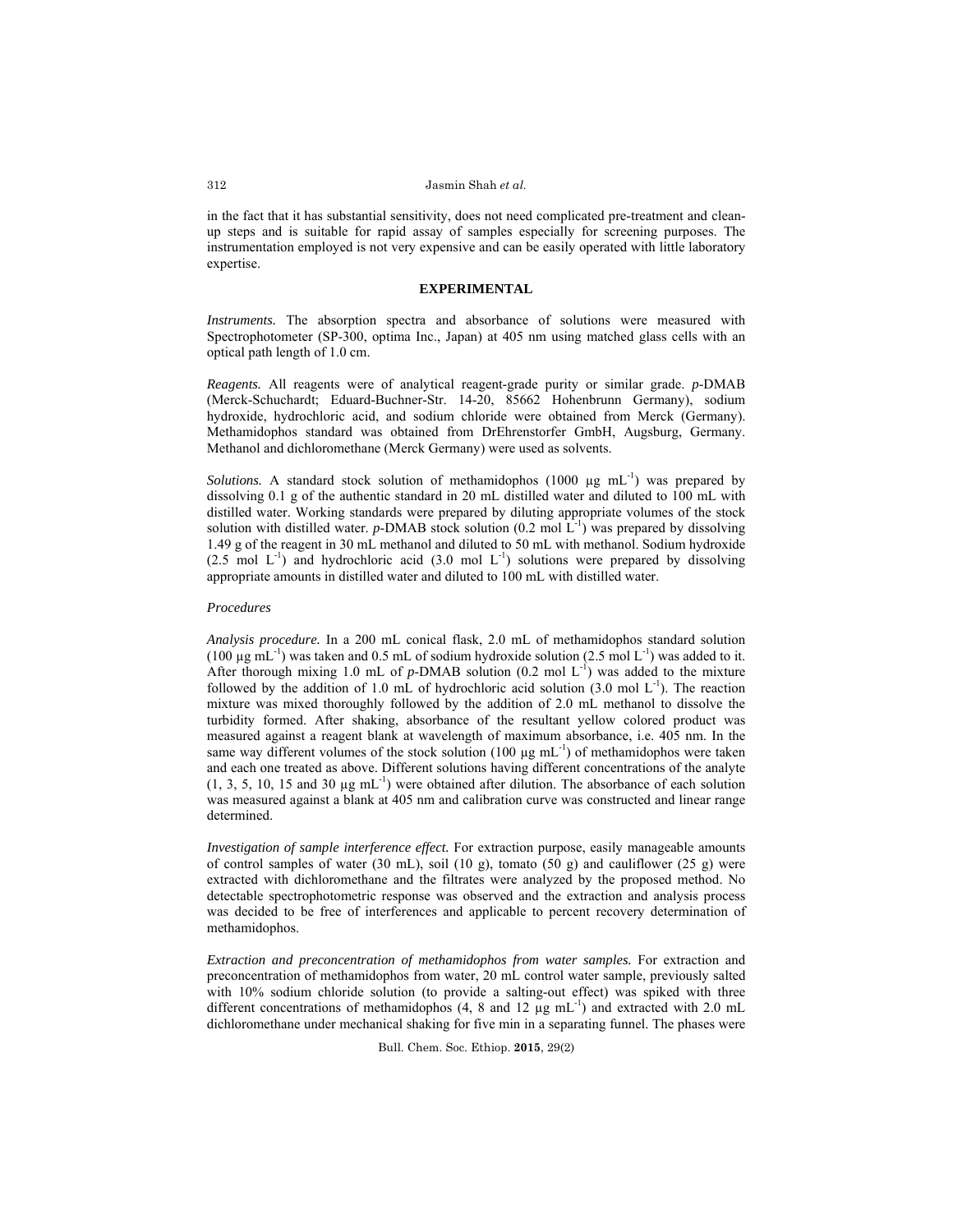#### Short Communication

then equilibrated for 15 min. The organic phase was separated from aqueous phase and the funnel was washed with 3.0 mL dichloromethane. The organic phase was concentrated to dryness and reconstituted in 2.0 mL water.

*Extraction and preconcentration of methamidophos from soil samples.* Dry control samples (10 g) of soil was spiked with three different concentrations of methamidophos (2, 4 and 6  $\mu$ g mL<sup>-1</sup>) and extracted with 30 mL dichloromethane after thoroughly shaking for 10 min on shaker. The samples were filtered and the filtrate was salted with 10% sodium chloride solution and extracted with 3.0 mL dichloromethane under mechanical shaking for five min in a separating funnel. The same procedure as employed for water samples was used for separation of phases.

*Extraction and preconcentration of methamidophos from vegetable samples.* Tomato sample (50 g) was ground, spiked with 250 µg methamidophos and washed with 30 mL water after thoroughly shaking for 10 min on shaker. Then the samples were filtered and filtrate salted with 5.0 mL of 10% sodium chloride solution and extracted with 3.0 mL dichloromethane under mechanical shaking for five min in a separating funnel. The phases were then equilibrated and separated as described above.

Fresh cauliflower (25 g) and tomato (50 g) samples were purchased from the local market, cleaned, ground and spiked with 100 µg and 250 µg methamidophos respectively and washed with 30 mL water after thoroughly shaking for 10 min on shaker. Then the samples were filtered and filtrate salted with 10% sodium chloride solution and extracted with 3.0 mL dichloromethane under mechanical shaking for five min in a separating funnel. The phases were then equilibrated and separated as described above. The extraction was done in triplicate in all cases and percent recovery of methamidophos was determined by applying the proposed method.

*Analysis of sample extracts.* In a series of 100 mL separate conical flasks extracts from different samples were taken and 0.5 mL of sodium hydroxide solution  $(2.0 \text{ mol L}^{-1})$  was added to each flask. After thorough mixing, 1.0 mL of  $p$ -DMAB solution  $(0.2 \text{ mol L}^{-1})$  was added to the mixtures followed by the addition of 1.0 mL of hydrochloric acid solution  $(3.0 \text{ mol L}^{-1})$ . The reaction mixtures were mixed thoroughly and 2.0 mL methanol was added to each to dissolve the turbidity formed. After shaking the absorbance of the yellow colored product formed was measured against a reagent blank at 405nm in each case.

## **RESULTS AND DISCUSSION**

The proposed reaction mechanism described in Scheme 1 shows that *p*-dimethylaminobenzaldehyde molecule undergoes Cannizaro's reaction in basic medium. The disproportionation product, i.e. carboxylic acid derivative reacts with methamidophos molecule. The electron rich nitrogen atom of phosphoramido group in methamidophosis supposed to attack the electron deficient carbonyl carbon of carboxylic acid derivative, forming an unstable intermediate. In acidic medium condensation results in the formation of yellow colored product which is stable for 5-10 min. The resultant product shows maximum absorbance at 405 nm.

The effects of chemical variables such as sodium hydroxide, *p*-DMAB, and hydrochloric acid concentration on the reaction were investigated. The results for the sodium hydroxide concentration are given in Figure 1. The absorbance was found to increase from 0.25-2.5 mol L-1 sodium hydroxide solution beyond which no increase in the absorbance was observed. It means that at 2.5 mol  $L^{-1}$  of sodium hydroxide, the point of optimum pH for the reaction, is reached and rise in pH beyond optimum, dissociates the product formed.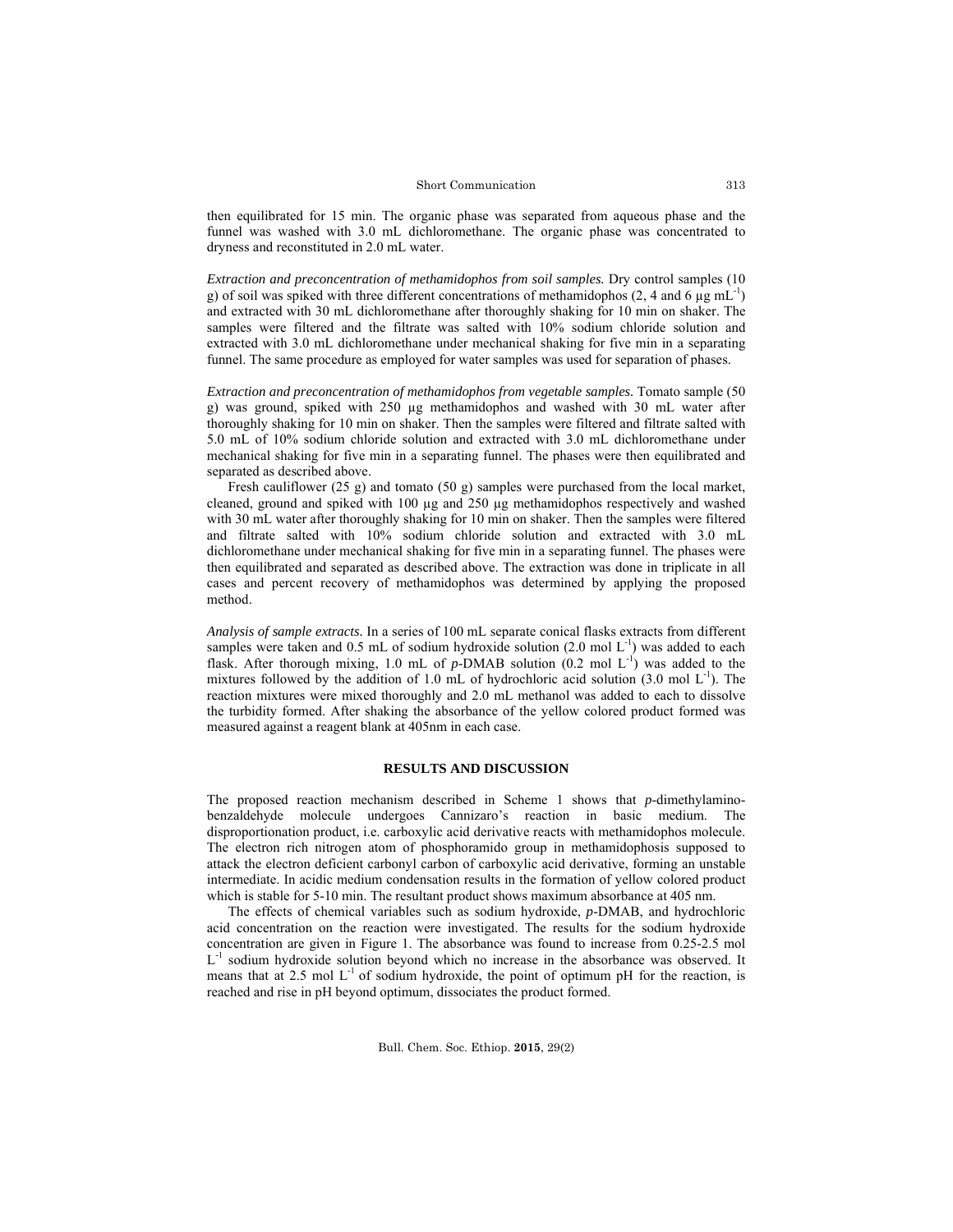

4 (dimethylamino) benzaldehyde (DMAB)



Scheme 1. Proposed reaction mechanism for spectrophotometric determination of methamidophos.



Figure 1. Effect of sodium hydroxide concentration on the reaction.

*p*-DMAB reacts with methamidophos in alkaline media and the effect of its concentration was studied in the range of 0.05-0.25 mol L<sup>-1</sup>. Reaction starts with 0.05 mol L<sup>-1</sup> *p*-DMAB solution (Figure 2) and maximum absorbance of the product was observed at  $0.25$  mol  $L^{-1}$ solution of *p*-DMAB beyond which turbidity appears in the solution which cannot be made clear upon addition of methanol. This can be attributed to the excess of aldehyde which is insoluble in the medium. Hence  $0.25 \text{ mol L}^{-1}$  solution of *p*-DMAB was found to be optimum.

Maximum adduct formation requires acidic media. The concentration of hydrochloric acid was optimized in the range 2.5-5.0 mol  $L^{-1}$  as shown in Figure 3. The product formation starts at 3.0 mol  $L^{-1}$  HCl and goes on decreasing with increase in concentration because a lower pH is reached at which the product is unstable and gets dissociated. Therefore further analysis was performed using  $1.0$  mL of  $3.0$  mol  $L^{-1}$  solution of hydrochloric acid.

Bull. Chem. Soc. Ethiop. **2015**, 29(2)

314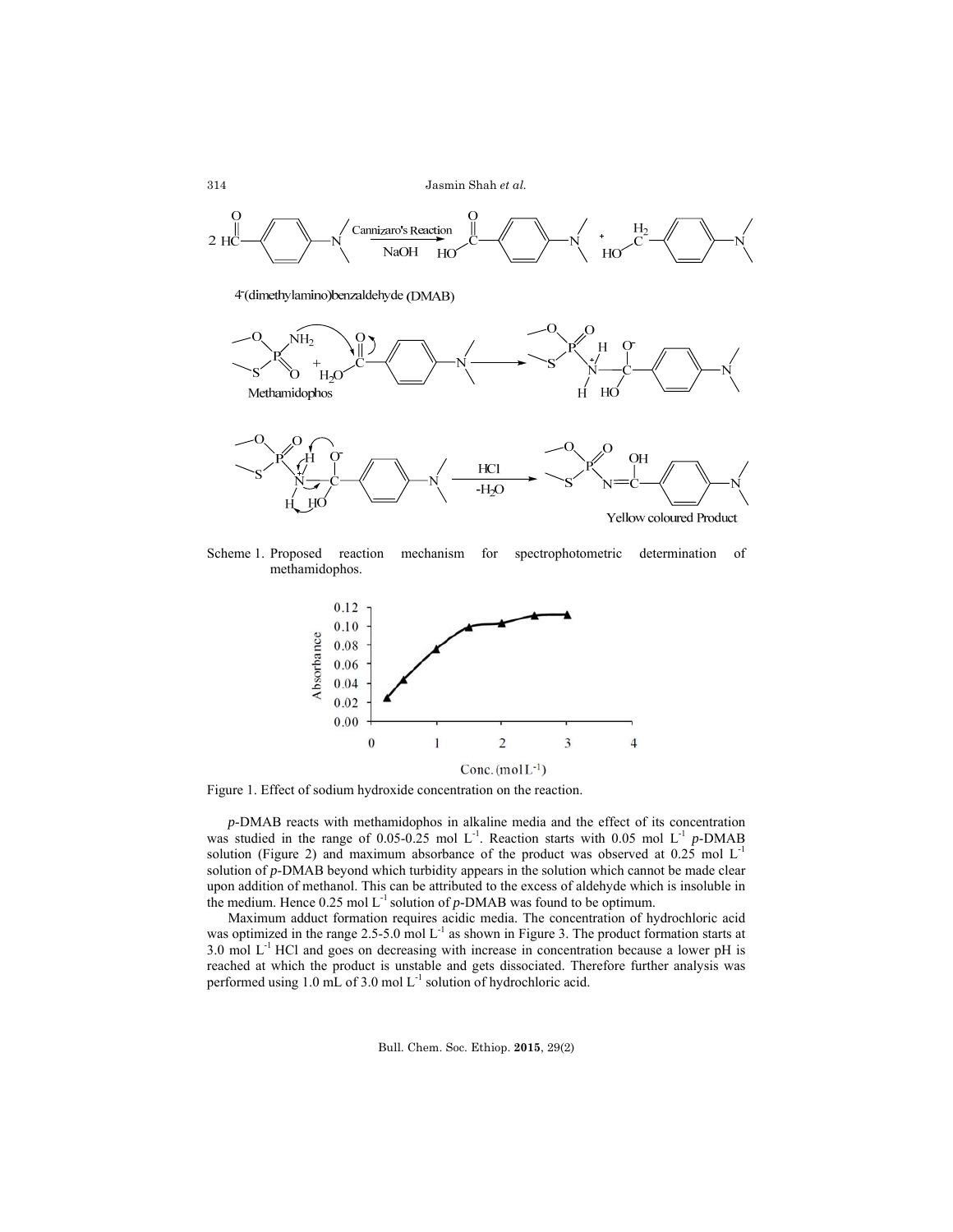

Figure 2. Effect of *p*-DMAB concentration on the reaction.



Figure 3. Effect of hydrochloric acid concentration on reaction.

The effect of physical variables like temperature and time on the stability of the colored product was also investigated. The product formed was heated at different temperatures in the range of 22-70 ° C. The results shown in Figure 4 indicate that as the temperature increases, the absorbance of the product decreases due to dissociation at higher temperature. The effect of time on the stability of the final adduct was studied in the range of 1.0-30 min and it was observed that its absorbance remains constant till 5 min after formation beyond which it goes on decreasing steadily due to certain possible side reactions (Figure 5). This indicates that the product formed is unstable at room temperature and vanishes away with time but can easily be used for analysis purposes.



Figure 4. Effect of temperature on the stability of the product.

Bull. Chem. Soc. Ethiop. **2015**, 29(2)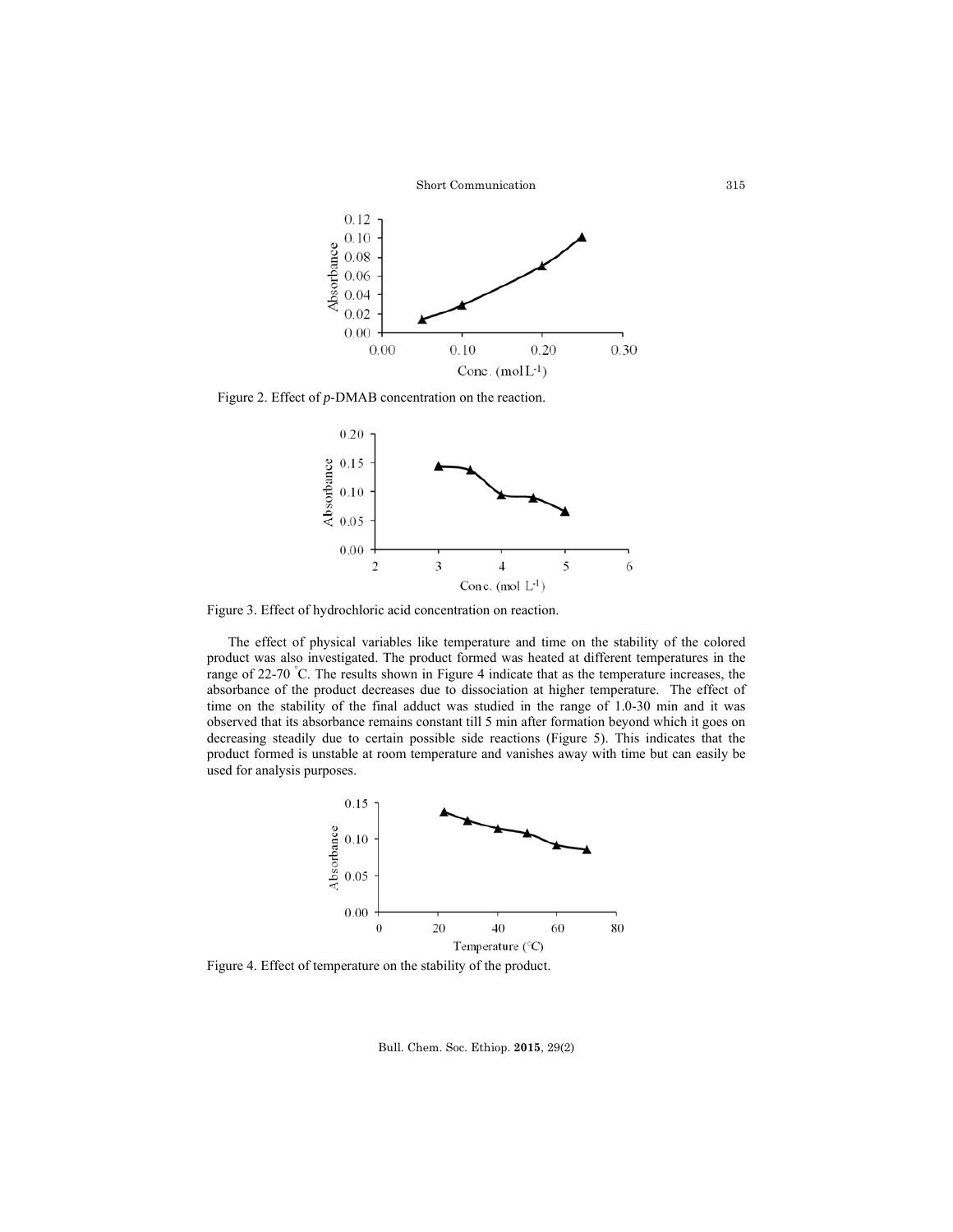Jasmin Shah *et al.*



Figure 5. Effect of time on the stability of the product.

Analytical characteristics determined under optimized conditions are given in Table 1. The applicability of Beer's law to the proposed method was found out. A linear relation was observed in the concentration range of 1.0-30 μg mL<sup>-1</sup> (Figure 6). The molar absorptivity of the resulting adduct was found to be  $2.8 \times 10^3$  L mol<sup>-1</sup> cm<sup>-1</sup>. The limit of detection (3S) and limit of quantification (10S) was calculated at lower concentration that can be measured with acceptable precision and accuracy and found to be  $0.20\pm0.03$  and  $0.60\pm0.08$   $\mu$ g mL<sup>-1</sup>, respectively.

| Table 1. Analytical characteristics of the proposed method. |  |
|-------------------------------------------------------------|--|
|                                                             |  |

| Parameter                                                 | Value             |
|-----------------------------------------------------------|-------------------|
| $\lambda_{\text{max}}$ (nm)                               | 405               |
| Molar absorptivity $(L \text{ mol}^{-1} \text{ Cm}^{-1})$ | $2.8 \times 10^3$ |
| Beer's law range $(\mu g \, mL^{-1})$                     | $1 - 30$          |
| Slope                                                     | 0.013             |
| Intercept                                                 | 0.00              |
| Correlation coefficient $(r^2)$                           | 0.998             |
| RSD(%)                                                    | 4.9               |
| <b>SD</b>                                                 | $\pm 0.062$       |
| LOD ( $\mu$ g mL <sup>-1</sup> )                          | $0.2 \pm 0.03$    |
| $\overline{LOQ}$ (µg mL <sup>-1</sup>                     | $0.6 \pm 0.08$    |



Figure 6. Effect of concentration of methamidophos on absorbance of the product.

The recovery studies were carried out using standard addition method. Different concentrations in the range of 2-15  $\mu$ g mL<sup>-1</sup> of standard methamidophos ( $\mu$ g mL<sup>-1</sup> or  $\mu$ gg<sup>-1</sup>) were added to control samples of water, soil, tomato and cauliflower. Different extraction strategies were followed for different samples and the extracts were analysed by the proposed method.

Bull. Chem. Soc. Ethiop. **2015**, 29(2)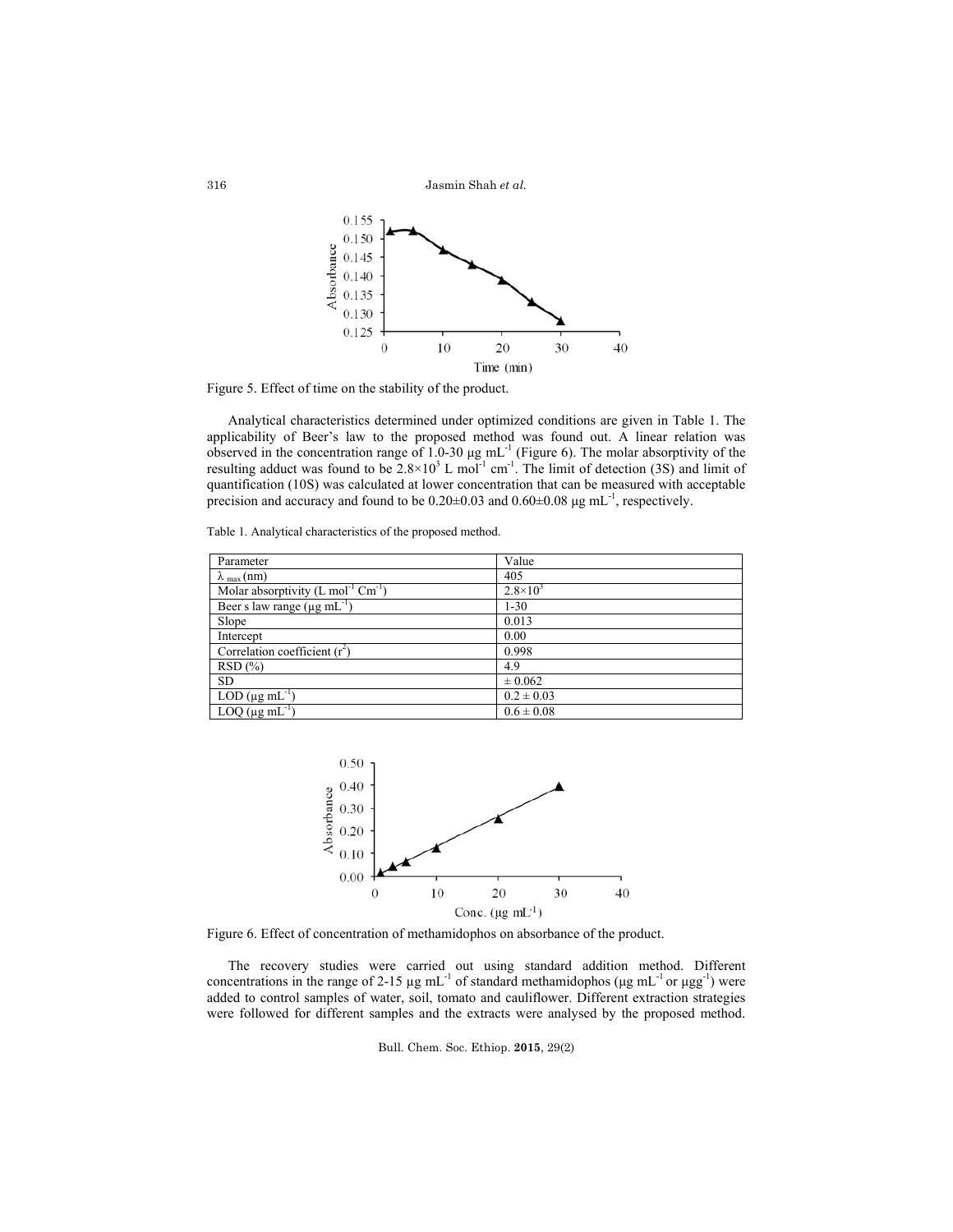## Short Communication

Recoveries from water, soil, tomato, and cauliflower were found to be 96±0.08%, 102±0.06%, 101±0.24% and 102±0.08 %, respectively (Table 2). The LOD and LOQ for water samples were found to be  $0.18\pm0.01$  µg mL<sup>-1</sup> and  $0.56\pm0.03$  µg mL<sup>-1</sup>, respectively. In case of soil, tomato and cauliflower samples, LOD and LOQ were found to be  $0.15\pm0.03$  µg g<sup>-1</sup>,  $0.5\pm0.1$  µg g<sup>-1</sup>, 0.17 $\pm$ 0.02  $\mu$ g g<sup>-1</sup>, 0.56 $\pm$ 0.1  $\mu$ g g<sup>-1</sup>, and 0.13 $\pm$ 0.04  $\mu$ g g<sup>-1</sup>, 0.43 $\pm$ 0.08  $\mu$ g g<sup>-1</sup>, respectively.

Table 2. Application of the proposed method for percent recovery determination of methamidophos from various samples.

| Sample      | $\mu$ g mL <sup>-1</sup> or $\mu$ g<br>$g^{-1}$ added | $\mu$ g mL <sup>-1</sup> or $\mu$ g g <sup>-1</sup><br>found | % Recovery | Average %<br>$Recovery \pm SD$ |
|-------------|-------------------------------------------------------|--------------------------------------------------------------|------------|--------------------------------|
|             | 4.0                                                   | 3.8                                                          | 95.0       |                                |
| Water       | 8.0                                                   | 7.7                                                          | 96.3       | $96.5 \pm 0.1$                 |
|             | 12.0                                                  | 11.8                                                         | 98.3       |                                |
| Soil        | 2.0                                                   | 2.1                                                          | 105        |                                |
|             | 4.0                                                   | 4.3                                                          | 107        | $102 \pm 0.1$                  |
|             | 6.0                                                   | 5.7                                                          | 95.0       |                                |
| Tomato      | 5.0                                                   | 5.1                                                          | 102        |                                |
|             | 10.0                                                  | 10.3                                                         | 103        | $102 \pm 0.2$                  |
|             | 15.0                                                  | 15.1                                                         | 101        |                                |
| Cauliflower | 4.0                                                   | 4.1                                                          | 103        |                                |
|             | 8.0                                                   | 8.2                                                          | 103        | $102 \pm 0.1$                  |
|             | 12.0                                                  | 12.2                                                         | 102        |                                |

The above results reflect that compared with other methods like GC and HPLC for the analysis of methamidophos, the present method overcomes tedious and time consuming sample pre-treatment steps. As well as, the method is sensitive enough for the analysis of lower concentration of methamidophos as low as  $0.6 \mu g$  mL $^{-1}$ . The proposed method is also a good analytical method for the determination and monitoring of methamidophos in fortified and real agricultural samples of water, soil, tomato and cauliflower with acceptable recoveries.

## **CONCLUSIONS**

A simple and rapid spectrophotometric method is proposed for determination of methamidophos in water, soil and vegetable samples. The variables effecting the formation of colored product have been studied. Compared with other methods like GC and HPLC for the analysis of methamidophos, the present method overcomes tedious and time consuming sample pretreatment steps like filtration, rinsing, washing and preconcentration. As well as, the method is sensitive enough for the analysis of lower concentration of methamidophos as low as  $0.6 \mu g$  mL<sup>-</sup> <sup>1</sup>. The LOD and LOQ for water samples were found to be  $0.18\pm0.01$  µg mL<sup>-1</sup> and  $0.56\pm0.03$  µg mL-1, respectively. In case of soil, tomato and cauliflower samples, LOD and LOQ were found to be 0.15±0.03  $\mu$ g g<sup>-1</sup>, 0.5±0.1  $\mu$ g g<sup>-1</sup> 0.17±0.02  $\mu$ g g<sup>-1</sup>, 0.56±0.10  $\mu$ g g<sup>-1</sup>, and 0.13±0.04  $\mu$ g g<sup>-1</sup>,  $0.43\pm0.08$  µg g<sup>-1</sup>, respectively. The proposed method is also a good analytical method for the determination and monitoring of methamidophos in fortified and real agricultural samples of water, soil, tomato and cauliflower with acceptable recoveries.

#### **REFERENCES**

- 1. Jan, M.R.; Shah, J.; Bashir, N.; Salman, M. *Environ. Monit. Assess.* **2010**, 167, 685.
- 2. Ren-bang, Z.; Hua-ying, B.; Yuan-xia, L. *Agri. Sci. China* **2010**, 9, 695.
- 3. Wang, M.C.; Liu, Y.H. Wang, Q.; Gong, M. Hua, X.M.; Pang, Y.J.; Hu, S.; Yang, Y.H. *Soil Biol. Biochem.* **2008**, 40, 778.

Bull. Chem. Soc. Ethiop. **2015**, 29(2)